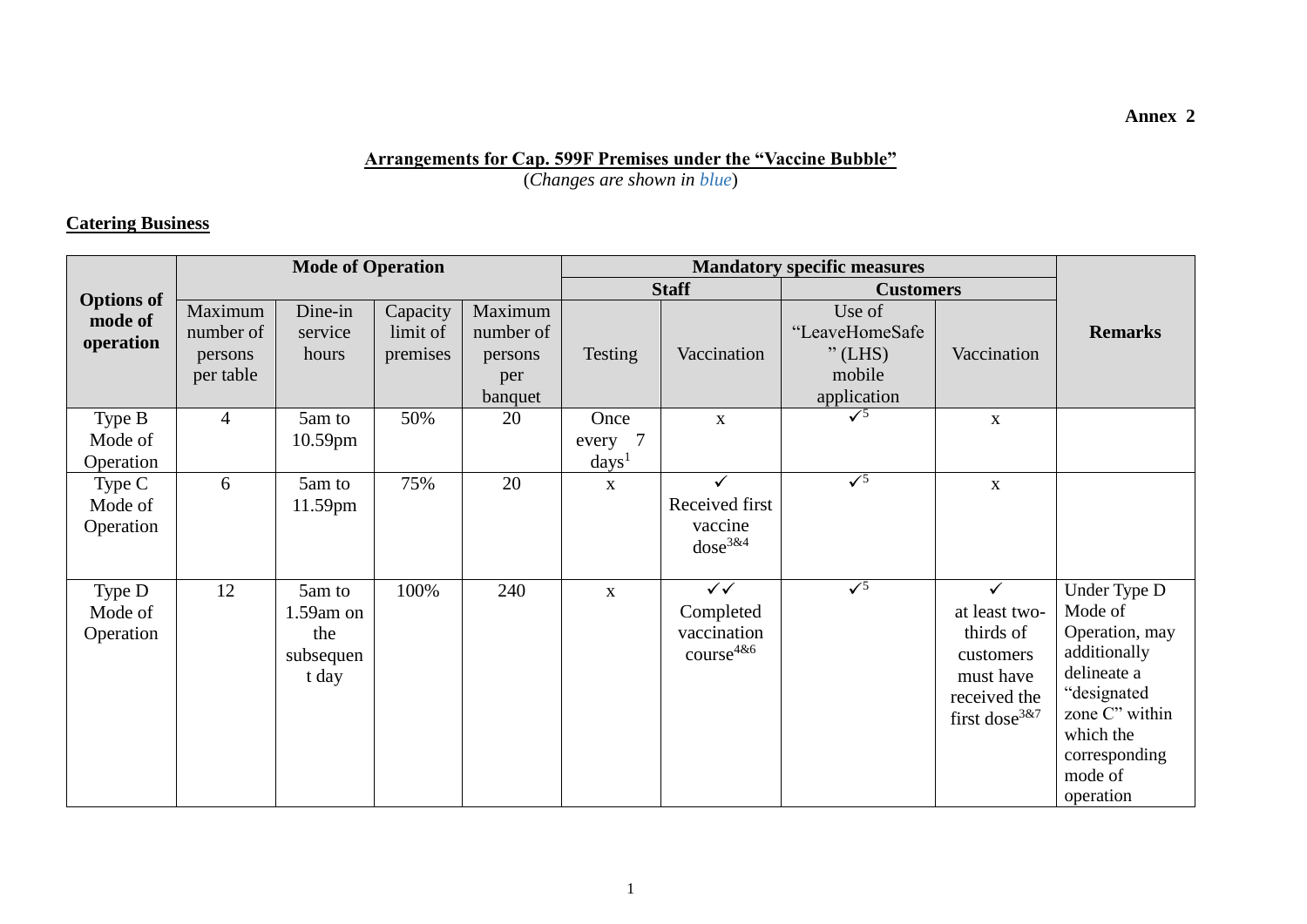|  |  |  |  | applies.                                                                            |
|--|--|--|--|-------------------------------------------------------------------------------------|
|  |  |  |  | Live<br>performance to<br>be allowed<br>subject to<br>performers<br>having received |
|  |  |  |  | the first dose of<br>vaccine and<br>adopted<br>infection control<br>measures.       |

# **Bars/pubs, bathhouses, party rooms, clubs/ nightclubs, karaoke establishments and mahjong-tin kau premises**

|                            |                                                      |                    |                                  | <b>Mandatory specific measures</b> |                                     |                  |                            |
|----------------------------|------------------------------------------------------|--------------------|----------------------------------|------------------------------------|-------------------------------------|------------------|----------------------------|
|                            | <b>Mode of Operation</b>                             |                    | <b>Staff</b>                     |                                    | <b>Customers</b>                    |                  |                            |
| <b>Type of</b><br>premises | Maximum number of<br>persons per table / per<br>room | Operating<br>hours | Capacity<br>limit of<br>premises | Vaccination                        | Use of LHS<br>mobile<br>application | Vaccination      | <b>Remarks</b>             |
| Bars/pubs                  | $\overline{4}$                                       | 5am to             | 75%                              |                                    |                                     |                  | Live performance to be     |
| Type 1                     |                                                      | 1.59 am on the     |                                  | Received                           |                                     | Received first   | allowed subject to         |
|                            |                                                      | subsequent         |                                  | first vaccine                      |                                     | vaccine dose $3$ | performers having          |
|                            |                                                      | day                |                                  | dose $3&4$                         |                                     |                  | received the first dose of |
| Bars/pubs                  | 8                                                    | 5am to             | 100%                             | ✓✓                                 |                                     |                  | vaccine and adopted        |
| Type 2                     |                                                      | 3.59 am on the     |                                  | Completed                          |                                     | Received first   | infection control          |
|                            |                                                      | subsequent         |                                  | vaccination                        |                                     | vaccine dose $3$ | measures.                  |
|                            |                                                      | day                |                                  | course $4&6$                       |                                     |                  |                            |
| <b>Bathhouses</b>          | Not applicable                                       | 9am to             | <b>Not</b>                       |                                    |                                     |                  |                            |
|                            |                                                      | 1.59 am on the     | applicable                       | Received                           |                                     | Received first   |                            |
|                            |                                                      | subsequent         |                                  | first vaccine                      |                                     | vaccine dose $3$ |                            |
|                            |                                                      | day                |                                  | dose $3&4$                         |                                     |                  |                            |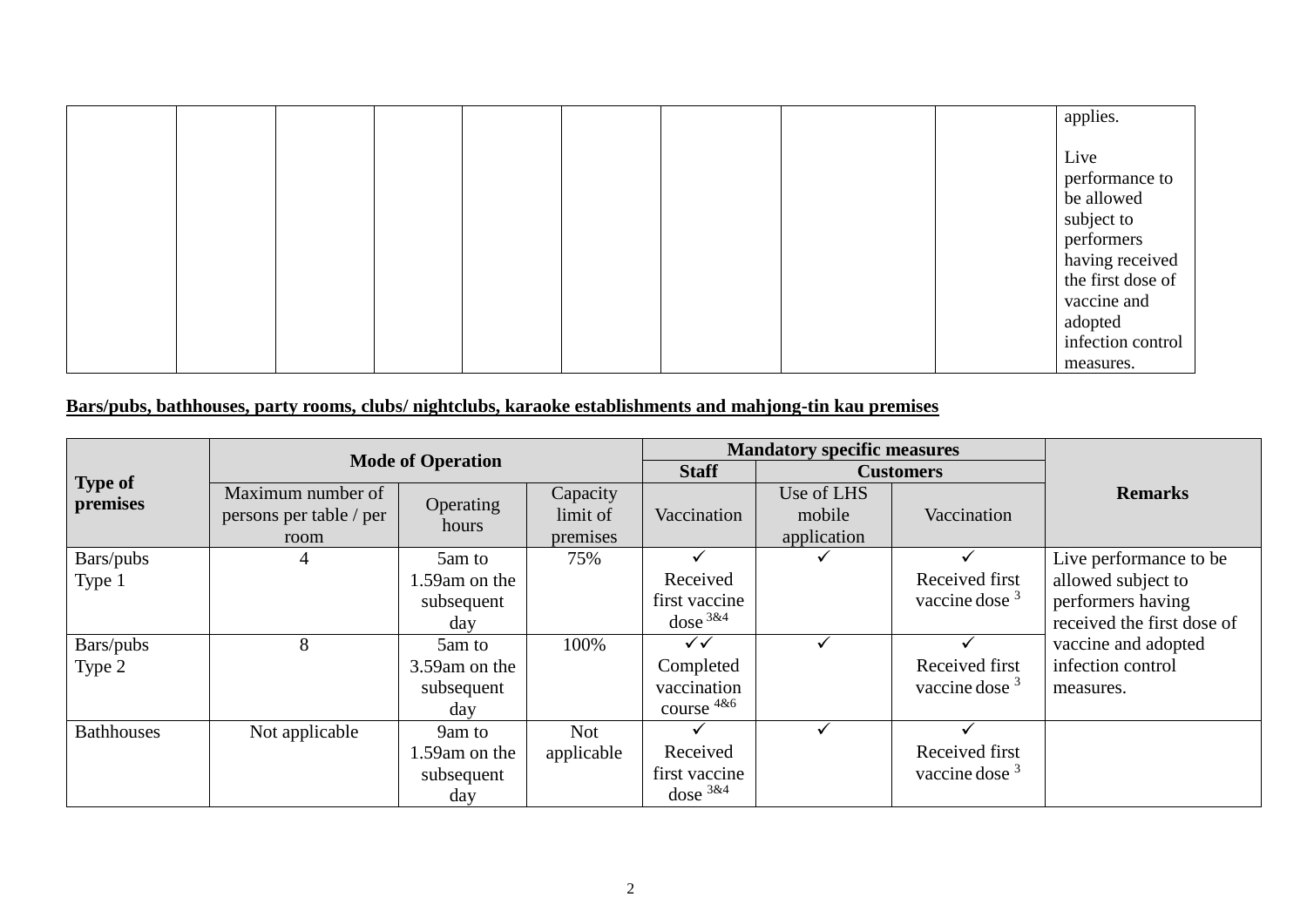|                          |                                                      |                                    |                                  | <b>Mandatory specific measures</b>      |                                     |                                             |                                                 |
|--------------------------|------------------------------------------------------|------------------------------------|----------------------------------|-----------------------------------------|-------------------------------------|---------------------------------------------|-------------------------------------------------|
| <b>Type of</b>           |                                                      | <b>Mode of Operation</b>           |                                  | <b>Staff</b>                            |                                     | <b>Customers</b>                            |                                                 |
| premises                 | Maximum number of<br>persons per table / per<br>room | Operating<br>hours                 | Capacity<br>limit of<br>premises | Vaccination                             | Use of LHS<br>mobile<br>application | Vaccination                                 | <b>Remarks</b>                                  |
| Party rooms              | 8                                                    | 9am to                             | 75%                              | ✓                                       | ✓                                   |                                             |                                                 |
| Type 1                   |                                                      | 1.59am on the                      |                                  | Received                                |                                     | Received first                              |                                                 |
|                          |                                                      | subsequent<br>day                  |                                  | first vaccine<br>dose $3&4$             |                                     | vaccine dose $3$                            |                                                 |
| Party rooms              | 12                                                   | 5am to                             | 100%                             | $\sqrt{}$                               | $\checkmark$                        |                                             |                                                 |
| Type 2                   |                                                      | 3.59am on the<br>subsequent<br>day |                                  | Completed<br>vaccination<br>course 4&6  |                                     | Received first<br>vaccine dose <sup>3</sup> |                                                 |
| Clubs/nightclubs         | $\overline{4}$                                       | 9am to                             | 75%                              |                                         | ✓                                   |                                             | Live performance to be                          |
| Type 1                   |                                                      | 1.59am on the                      |                                  | Received                                |                                     | Received first                              | allowed subject to                              |
|                          |                                                      | subsequent<br>day                  |                                  | first vaccine<br>dose $3&4$             |                                     | vaccine dose <sup>3</sup>                   | performers having<br>received the first dose of |
| Clubs/nightclubs         | 8                                                    | 5am to                             | 100%                             | $\sqrt{\sqrt{2}}$                       | $\checkmark$                        |                                             | vaccine and adopted                             |
| Type 2                   |                                                      | 3.59am on the                      |                                  | Completed                               |                                     | Received first                              | infection control                               |
|                          |                                                      | subsequent<br>day                  |                                  | vaccination<br>course 4&6               |                                     | vaccine dose $3$                            | measures.                                       |
| Karaoke                  | 8                                                    | 9am to                             | 75%                              |                                         | $\checkmark$                        |                                             |                                                 |
| establishments<br>Type 1 |                                                      | 1.59am on the<br>subsequent<br>day |                                  | Received<br>first vaccine<br>dose $3&4$ |                                     | Received first<br>vaccine dose $3$          |                                                 |
| Karaoke                  | 12                                                   | 5am to                             | 100%                             | $\overline{\checkmark}$                 | ✓                                   |                                             |                                                 |
| establishments<br>Type 2 |                                                      | 3.59am on the<br>subsequent<br>day |                                  | Completed<br>vaccination<br>course 4&6  |                                     | Received first<br>vaccine dose $3$          |                                                 |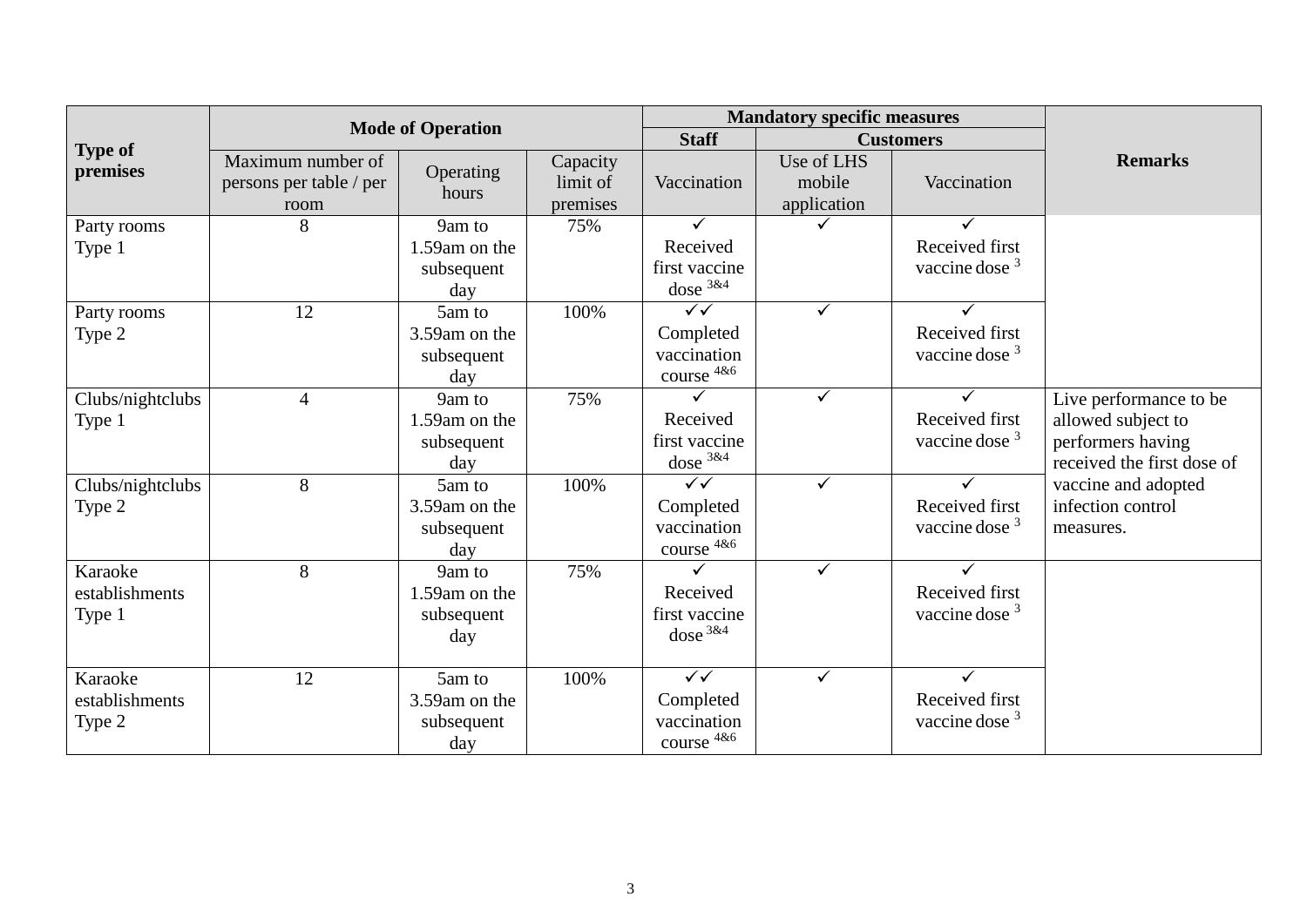|                     | <b>Mode of Operation</b>                             |                    |                                  | <b>Mandatory specific measures</b> |                                     |                  |                          |  |
|---------------------|------------------------------------------------------|--------------------|----------------------------------|------------------------------------|-------------------------------------|------------------|--------------------------|--|
|                     |                                                      |                    | <b>Staff</b>                     | <b>Customers</b>                   |                                     |                  |                          |  |
| Type of<br>premises | Maximum number of<br>persons per table / per<br>room | Operating<br>hours | Capacity<br>limit of<br>premises | Vaccination                        | Use of LHS<br>mobile<br>application | Vaccination      | <b>Remarks</b>           |  |
| Mahjong-tin kau     | 4                                                    | Noon to            | 75%                              |                                    |                                     | X                | Mahjong-tin kau premises |  |
| premises            |                                                      | $11.59$ pm         |                                  | Received                           |                                     |                  | can only operate until   |  |
| Type 1              |                                                      |                    |                                  | first vaccine                      |                                     |                  | 11.59pm according to the |  |
|                     |                                                      |                    |                                  | dose <sup>3&amp;4</sup>            |                                     |                  | licensing conditions.    |  |
| Mahjong-tin kau     | 4                                                    | Noon to            | 100%                             | ✓✓                                 |                                     |                  |                          |  |
| premises            |                                                      | $11.59$ pm         |                                  | Completed                          |                                     | Received first   |                          |  |
| Type 2              |                                                      |                    |                                  | vaccination                        |                                     | vaccine dose $3$ |                          |  |
|                     |                                                      |                    |                                  | course $486$                       |                                     |                  |                          |  |

# **Cruise Ships**

|                               | <b>Mode of Operation</b>                                                           |                               | <b>Staff</b>                           |         | <b>Customers</b>                              |                                             |                |                                      |
|-------------------------------|------------------------------------------------------------------------------------|-------------------------------|----------------------------------------|---------|-----------------------------------------------|---------------------------------------------|----------------|--------------------------------------|
| <b>Type</b><br>of<br>premises | Maximum number of<br>persons per table / per<br>room                               | Capacity limit of<br>premises | Vaccination                            | Testing | Use of<br><b>LHS</b><br>mobile<br>application | Vaccination                                 | <b>Testing</b> | <b>Remarks</b>                       |
| Cruise Ships                  | 4 (per guest room)<br>8 (per suite)<br>12 (per group at the<br>public/common area) | 75%                           | Completed<br>vaccination<br>course 6&8 |         | $\sqrt{5\&10}$                                | Completed<br>vaccination<br>$course^{6&11}$ | $\sqrt{12}$    | Live<br>performance to<br>be allowed |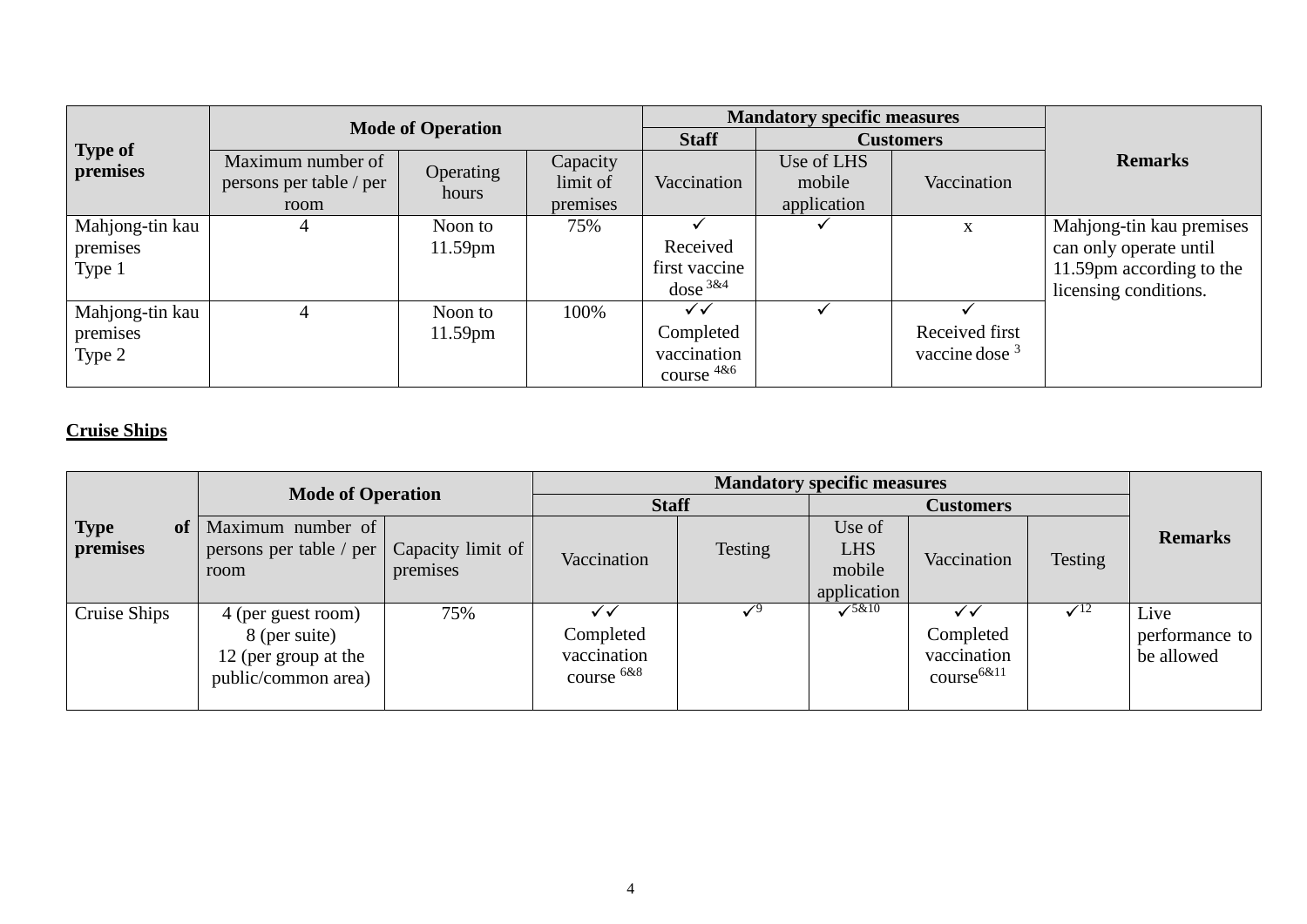#### **Footnote**

- 1. To arrange for all staff members involved in the operation of the premises to undergo a polymerase chain reaction-based nucleic acid test for COVID-19 once every 7 days starting from 30 December 2021 and the sample(s) of the test(s) conducted must be taken through combined nasal and throat swabs which must not be taken by the person being tested, and ensure that the staff obtain SMS (mobile phone text message) notification containing the result of the test before 6 January 2022 and the end of every subsequent 7 day period and keep record of each SMS notification for 31 days; or to adopt alternative measure which is ensuring a staff member involved in the operation of the premises has completed the COVID-19 vaccination course (see footnote 6) and keep the vaccination record as a proof of vaccination.
- 2. The specified form can be found on the COVID-19 Thematic Website and the relevant webpage of the Food and Environmental Hygiene Department (FEHD).
- 3. Received the first dose of Sinovac COVID-19 vaccine (CoronaVac vaccine) or Fosun Pharma/BioNTech COVID-19 vaccine (Comirnaty vaccine); or received in places outside Hong Kong one dose of COVID-19 vaccine, subject to the vaccine used being included on the list of vaccines recognised for this purpose as published on the Government's COVID-19 Thematic Website [\(www.coronavirus.gov.hk/pdf/list\\_of\\_recognised\\_covid19\\_vaccines.pdf\)](file:///D:/Users/rwcchan/AppData/Local/Temp/notesC7A056/www.coronavirus.gov.hk/pdf/list_of_recognised_covid19_vaccines.pdf).

If an individual who received COVID-19 vaccine in places outside Hong Kong is to enter a premises that is subject to the requirement about COVID-19 vaccination, he/she must:

- (a) make a declaration to the relevant premises operator using the specified form available on the COVID-19 Thematic Website/relevant FEHD webpage; or
- (b) make a declaration to the Government on the non-local COVID-19 vaccination record, and produce to the relevant premises operator the QR code of vaccination record for local use issued by the Government. For methods of declaration, please refer to "FAQ – Non-local COVID-19 Vaccination Record" as published on the Government's COVID-19 Vaccination Programme Thematic Website (www.covidvaccine.gov.hk/en/faq).

Premises operator must use the "QR Code Verification Scanner" mobile application provided by the Government to scan the customers'/users' QR code of COVID-19 vaccination record for checking whether the customers/users have complied with the relevant requirement about COVID-19 vaccination. Information on the download and usage of the aforementioned mobile application is available on the relevant FEHD webpage [\(www.fehd.gov.hk/english/events/covid19/vaccination\\_record\\_app.html\)](http://www.fehd.gov.hk/english/events/covid19/vaccination_record_app.html).

4. Staff members involved in the operation of the premises who are unfit to receive COVID-19 vaccination due to health reasons must make a declaration using the form on the COVID-19 Thematic Website/FEHD webpage and present a medical certificate to the premises operator / employer. The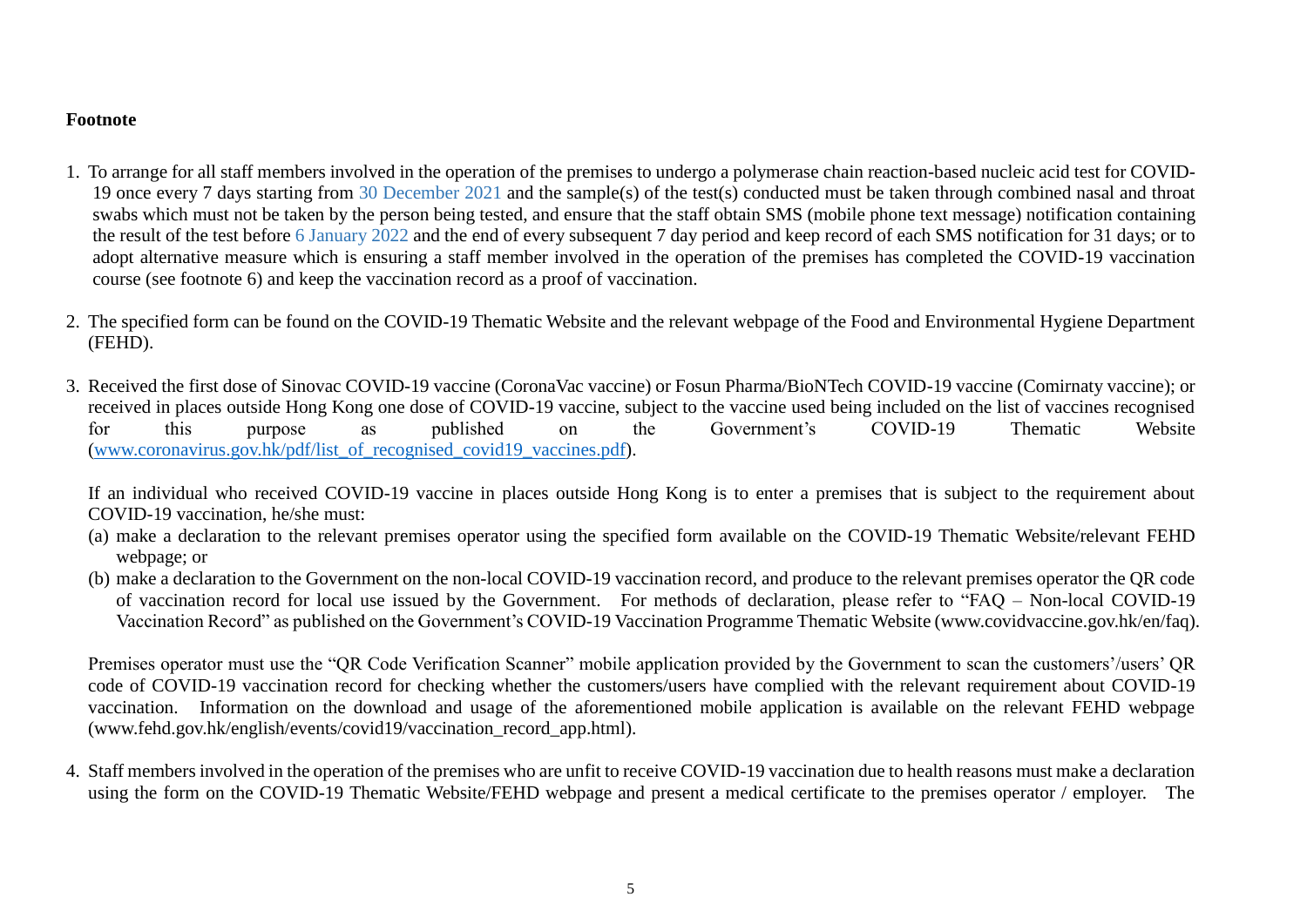relevant staff members must also undergo a polymerase chain reaction-based nucleic acid test for COVID-19 using combined nasal and throat swabs once every 7 days starting 30 December 2021, and ensure that the SMS notification containing the result of the test is obtained before 6 January 2022 and by the end of every subsequent 7-day period and keep record of every SMS notification for 31 days. The premises operator/employer must keep the abovementioned declaration form.

5. It must be ensured that before a customer is allowed to enter the premises, he/she scans the LHS venue QR code using the LHS mobile application on his/her mobile phone/other mobile device. This requirement does not apply to a customer only ordering takeaway at a catering business premises.

The following three categories of persons may use the specified form available on the COVID-19 Thematic Website / FEHD webpage or a written or electronic form separately prepared containing all content in the aforementioned standard form to register his/her name, contact number and the date and time of his/her visit as an alternative to the use of the LHS mobile application. The relevant premises operator must keep the written or electronic records for 31 days:

- (a) persons aged 65 or above and aged 15 or below;
- (b) persons with disability; and
- (c) other persons recognised by the Government or organisation(s) authorised by the Government for this purpose.

For persons aged 15 or below entering a catering business premises or scheduled premises, he/she would not have to register his/her personal information using the specified form if he/she is accompanied by an adult who has complied with the LHS requirement (i.e. he/she has used the LHS mobile application or use the specified form to register relevant information as an alternative in accordance with the requirements) (this arrangement does not apply to cruise ships).

The above requirements on customers' use of LHS mobile application do not apply to scheduled premises that are regulated under Cap. 599F and owned or managed by the Government of the Hong Kong Special Administrative Region.

6. For both the CoronaVac vaccine and Comirnaty vaccine, completing the vaccination course in general involves having received two doses of the vaccine at least 14 days ago, except for persons previously infected with COVID-19, who are to receive one dose of vaccine at least 14 days ago. For persons aged 12 to 17, they may be deemed to have completed the vaccination course after receiving one dose of Comirnaty vaccine at least 14 days ago. For individuals who received COVID-19 vaccines in places outside Hong Kong and have received the recommended dose(s) as stipulated in relevant guidelines at least 14 days ago, they will also be regarded as having completed the vaccination course of the relevant COVID-19 vaccine, subject to the vaccine used being included on the list of vaccines recognised for this purpose as published on the Government's COVID-19 Thematic Website.

In respect of premises to which the requirement that staff members must have completed a COVID-19 vaccination course is applicable, if there are staff members who had been issued a medical certificate proving that they were unfit for COVID-19 vaccination because of health reasons, and such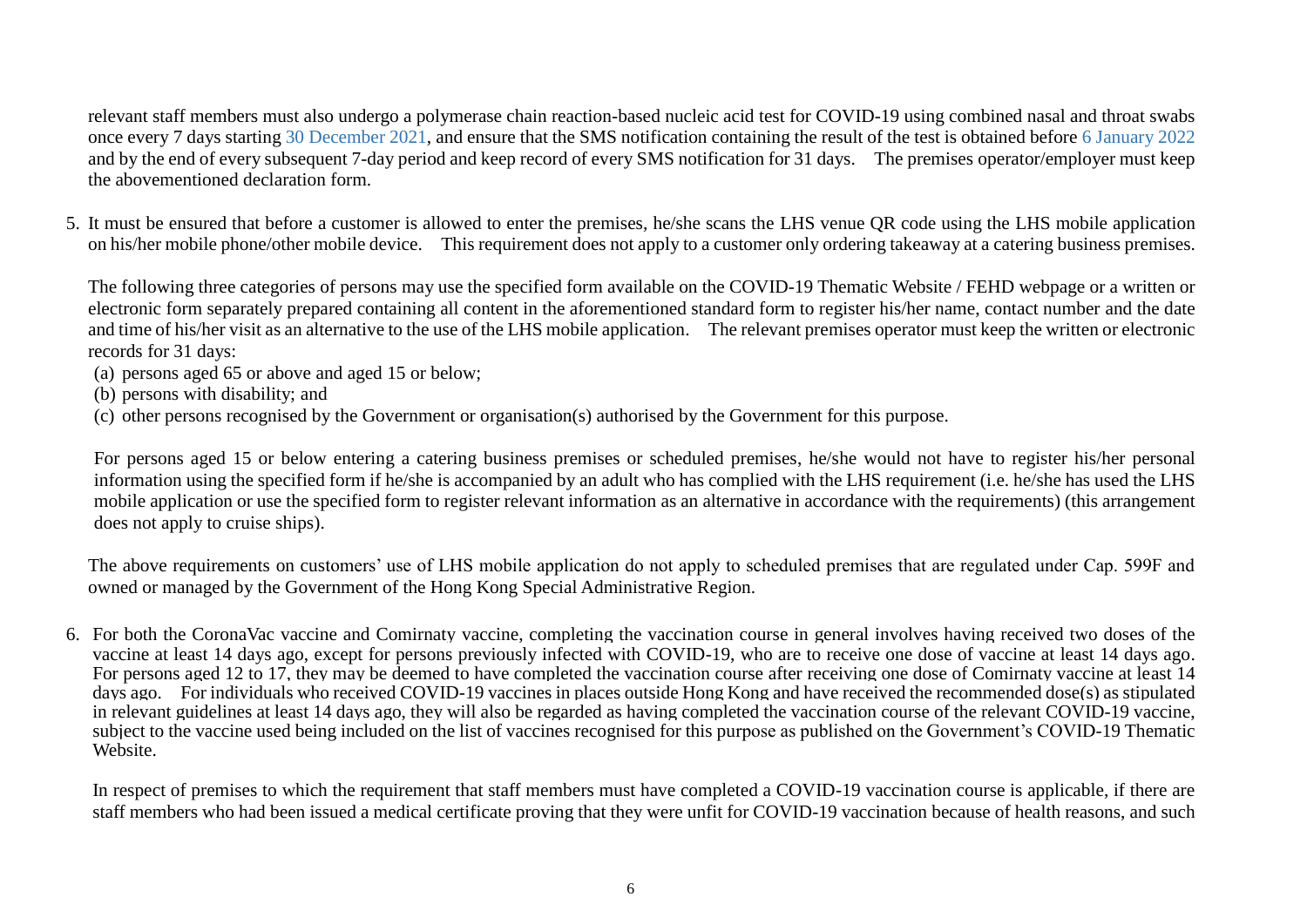staff members subsequently received COVID-19 vaccination, then –

for (a) such staff members who have received the first dose of Comirnaty vaccine or CoronaVac vaccine; (b) such staff members who have received the second dose of Comirnaty vaccine or CoronaVac vaccine but it has been less than 14 days after such vaccination; (c) such staff members who have received one dose of Comirnaty vaccine or CoronaVac vaccine but it has been less than 14 days after such vaccination and who were previously infected with COVID-19; or (d) such staff members aged 17 or below and employed in compliance with the Employment Ordinance (Chapter 57) who have received one dose of Comirnaty vaccine but it has been less than 14 days after such vaccination, they would be deemed to have complied with the requirement that staff members must have completed a COVID-19 vaccination course if they adopt the following measures, notwithstanding the fact that they have not completed a COVID-19 vaccination course:

(i) premises operator must ensure that such staff members keep the above medical certificate, regardless of whether the validity period of that certificate had expired before such staff members received the relevant vaccine;

(ii) premises operator must arrange for such staff members to undergo a polymerase chain reaction based nucleic acid test for COVID-19 once every 7 days starting from 30 December 2021 and the sample(s) of the test(s) conducted must be taken through combined nasal and throat swabs which must not be taken by the person being tested, and ensure that such staff obtain SMS (mobile phone text message) notification containing the result of the test before 6 January 2022 and the end of every subsequent 7-day period and keep record of each SMS notification for 31 days; (iii) (only applicable to the staff members in item (a)) premises operators must ensure that such staff members have already made an appointment for receiving the second dose of Comirnaty vaccine or CoronaVac vaccine and the date of appointment for the second dose of vaccine and the date of receiving the first dose of vaccine can at most be 35 days apart, and ensure that the relevant staff members keep record of the above appointment; and

(iv) premises operator must ensure that such staff members keep the relevant COVID-19 vaccination record.

If an individual who received COVID-19 vaccine in places outside Hong Kong is to enter a premises that is subject to the requirement about COVID-19 vaccination, he/she must:

- (a) make a declaration to the relevant premises operator using the specified form available on the COVID-19 Thematic Website/relevant FEHD webpage; or
- (b) make a declaration to the Government on the non-local COVID-19 vaccination record, and produce to the relevant premises operator the QR code of vaccination record for local use issued by the Government. For methods of declaration, please refer to "FAQ – Non-local COVID-19 Vaccination Record" as published on the Government's COVID-19 Vaccination Programme Thematic Website (www.covidvaccine.gov.hk/en/faq).
- 7. At least two-thirds of customers would be required to have received the first dose of a COVID-19 vaccine. The ratio is to be applied to the number of customers per table for those not participating in a banquet while it is to be applied to the total number of participants for banquets. In determining the number of customers constituting two-thirds of the customers, decimals, if any, are disregarded.